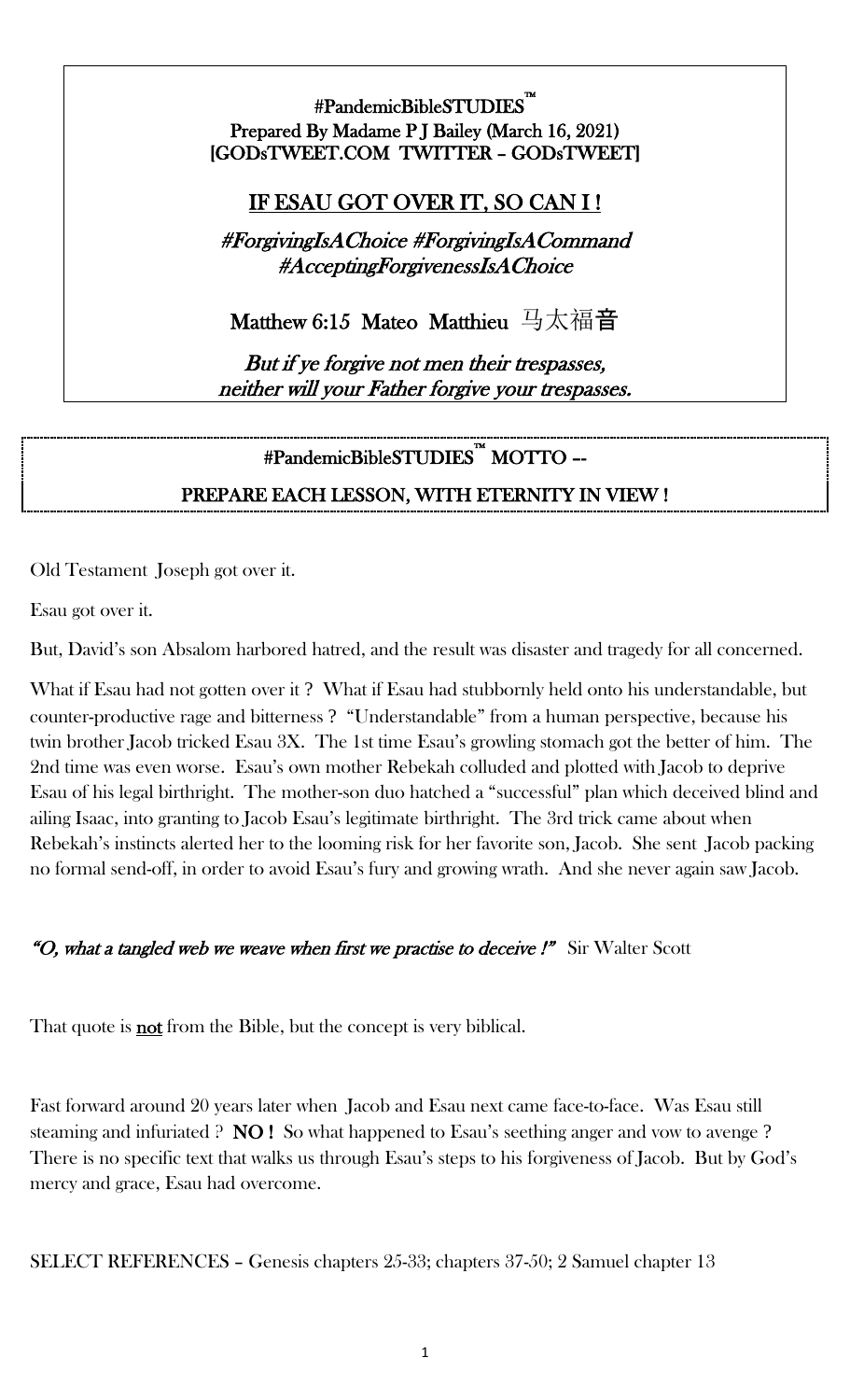So what about the rest of us ?

Develop a "Top 10 List Of Spiritual Roadblocks".

| $\mathbf 1$    | ⌒<br>b |
|----------------|--------|
| $\overline{2}$ | 7      |
| 3              | 8      |
| $\overline{4}$ | 9      |
| 5              | 10     |

An unforgiving spirit ranks in my "Top 3". Refusal to forgive is the seed to so much undergrowth and entanglement that many of the other "Top 10" become lost ! Our spiritual road maps are dotted with distractions and missed opportunities. Our walks with God are severely hampered.

Forgiving is a choice. Accepting forgiveness is a choice. Old Testament Joseph forgave his brothers for egregious wrongs. He then extended to them and their entire households love, kindness, and provisions in the midst of a famine. Even so, the brothers viewed with suspicion Joseph's ongoing affection and goodwill. They imagined that Joseph was just biding his time for revenge until after their father's death. How sad. And too many of us tend to search for hidden motives behind acts truly motivated by love.

#### Starting now, vow to forgive in the manner of Joseph and Esau, and also to accept forgiveness in the manner of Jacob !

Who "deserves" our forgiveness ?

How do we forgive, forget, and move on ?

Meditate on, memorize, and commit to live by Romans 12:17-21 and 2 Corinthians 5:17-20.

Fill your cups of anger with barrels of praise and thanksgiving for God's abundant love, mercy and grace towards all of us undeserving sinners.

Let this prayer chorus become your mantra - "Turn Your Eyes Upon Jesus".

<https://www.youtube.com/watch?v=qFqDnGQodjA>

Comfort the turmoil within your spirit by absorbing the lyrics of  $-$  "I Cast All My Cares Upon You".

[https://www.youtube.com/watch?v=b\\_ecHXC8lic](https://www.youtube.com/watch?v=b_ecHXC8lic)

The Bible passages in this study offer assistance in this difficult but worthwhile process of forgiving.

◊ ◊ ◊ ◊ ◊

# AS YOU WORK ON THIS BIBLE STUDY, PLEASE PRAY TO BECOME ESPECIALLY SENSITIVE TO ANY OF YOUR ATTACHMENTS TO EARTH, AND START TO LOOSEN YOUR GRIP ON THE THINGS OF THIS WORLD.

"For what is a man profited, if he shall gain the whole world, and lose his own soul *?*  or what shall a man give in exchange for his soul *?*"

#Matthew16v26 Mateo Matthieu 马太福音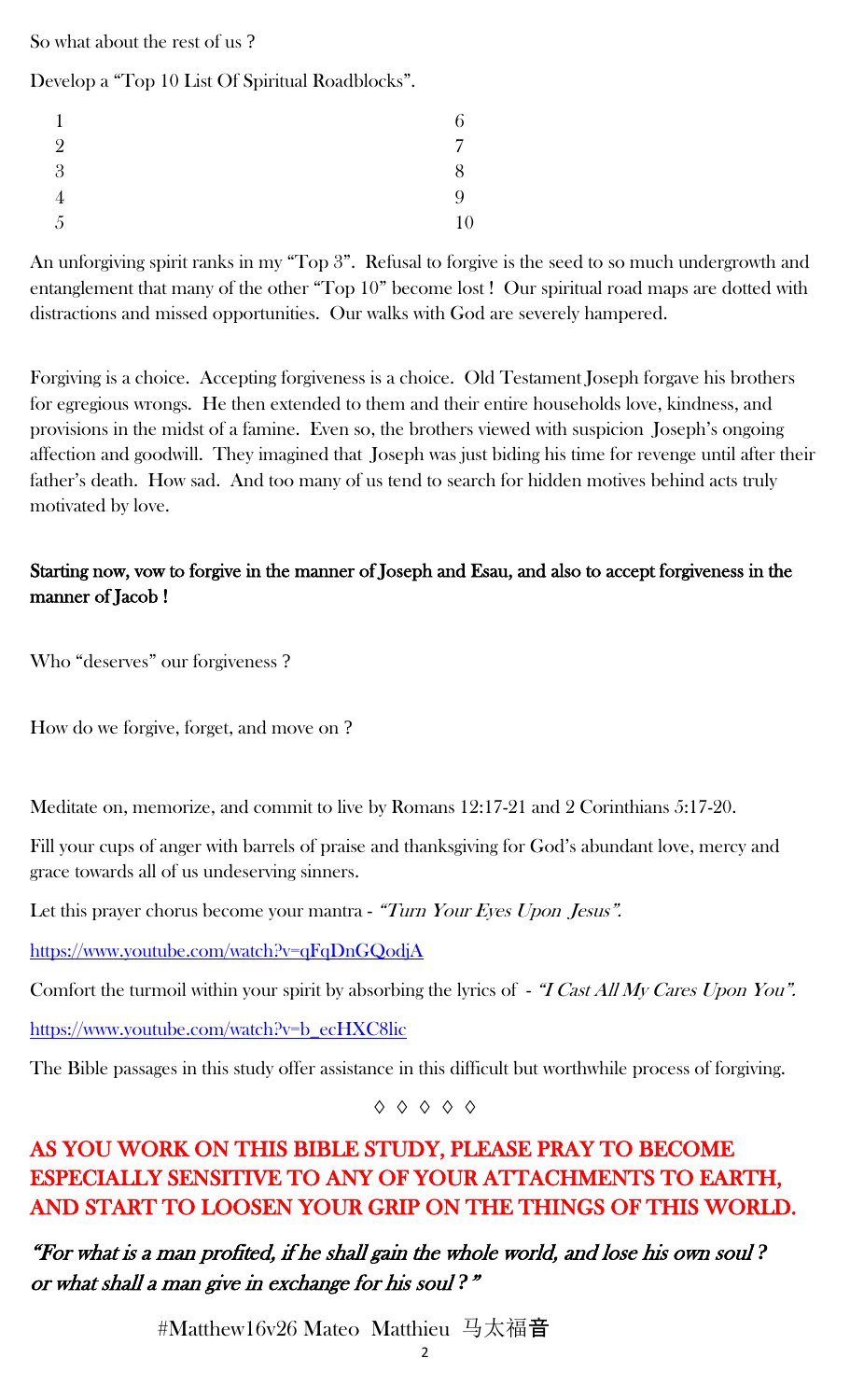| Romans 12:17-21 Romanos Romains 罗马书                   |
|-------------------------------------------------------|
|                                                       |
|                                                       |
|                                                       |
|                                                       |
|                                                       |
|                                                       |
|                                                       |
|                                                       |
|                                                       |
|                                                       |
|                                                       |
|                                                       |
|                                                       |
|                                                       |
|                                                       |
|                                                       |
|                                                       |
|                                                       |
| <b>NOTES</b>                                          |
|                                                       |
|                                                       |
|                                                       |
| 2 Corinthians 5:17-20 2 Corintios 2 Corinthiens 哥林多后书 |
|                                                       |
|                                                       |
|                                                       |
|                                                       |
|                                                       |
|                                                       |
|                                                       |
|                                                       |
|                                                       |
|                                                       |
| <b>NOTES</b>                                          |
|                                                       |
|                                                       |
|                                                       |
|                                                       |
|                                                       |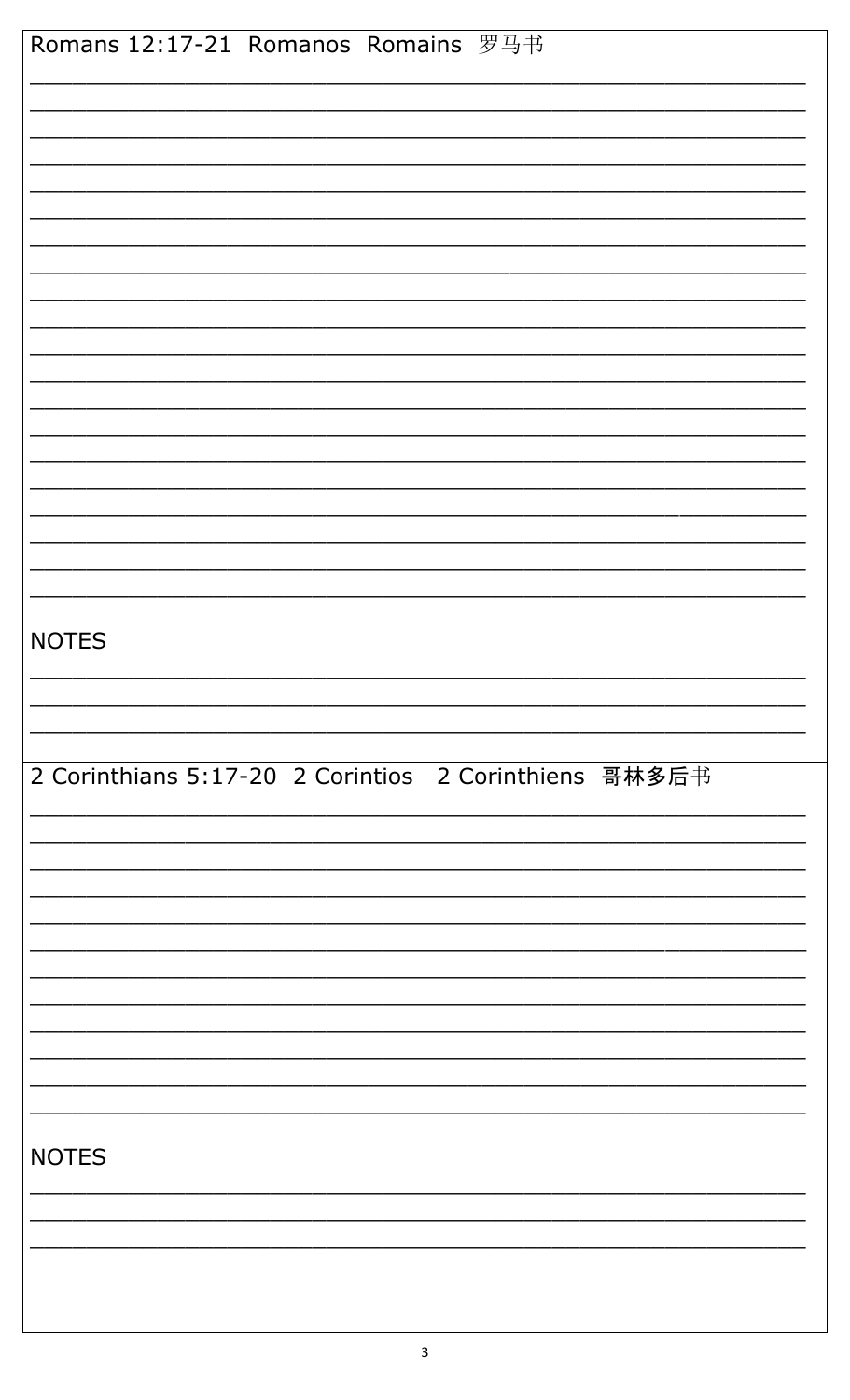| 2 Chronicles 6:30 2 Crónicas 2 Chroniques 历代志下 |
|------------------------------------------------|
|                                                |
| <b>NOTES</b>                                   |
|                                                |
| 2 Chronicles 6:39 2 Crónicas 2 Chroniques 历代志下 |
|                                                |
| <b>NOTES</b>                                   |
|                                                |
| 2 Chronicles 7:14 2 Crónicas 2 Chroniques 历代志下 |
|                                                |
|                                                |
|                                                |
| <b>NOTES</b>                                   |
|                                                |
| Psalm 25:18 Salmos Psaumes 诗篇                  |
|                                                |
| <b>NOTES</b>                                   |
|                                                |
|                                                |
|                                                |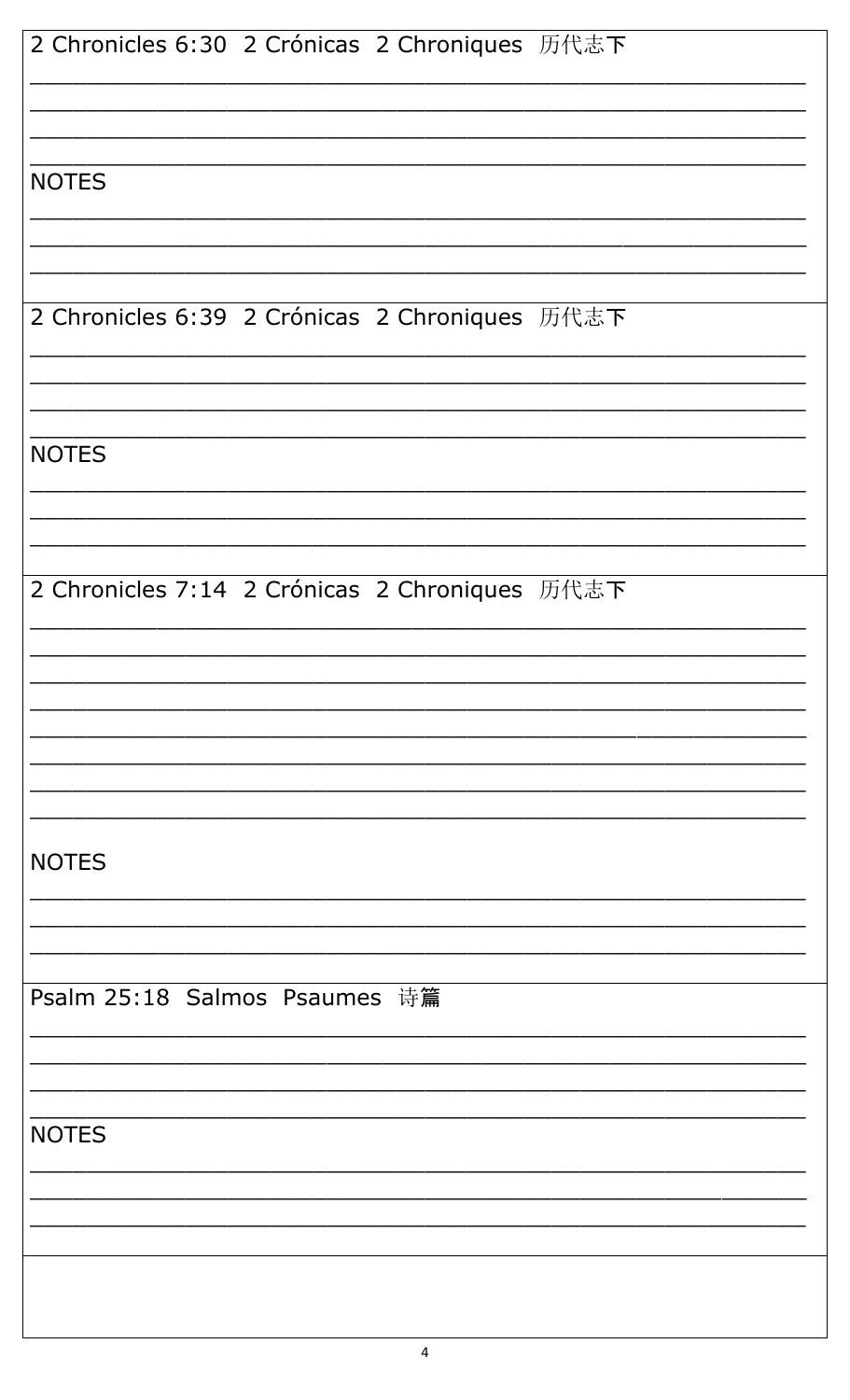| Psalm 32:1 Salmos Psaumes 诗篇  |
|-------------------------------|
|                               |
| <b>NOTES</b>                  |
|                               |
|                               |
| Psalm 85:2 Salmos Psaumes 诗篇  |
|                               |
| <b>NOTES</b>                  |
|                               |
| Psalm 86:5 Salmos Psaumes 诗篇  |
|                               |
|                               |
| <b>NOTES</b>                  |
|                               |
| Psalm 103:3 Salmos Psaumes 诗篇 |
|                               |
|                               |
| <b>NOTES</b>                  |
|                               |
|                               |
|                               |
|                               |
|                               |
|                               |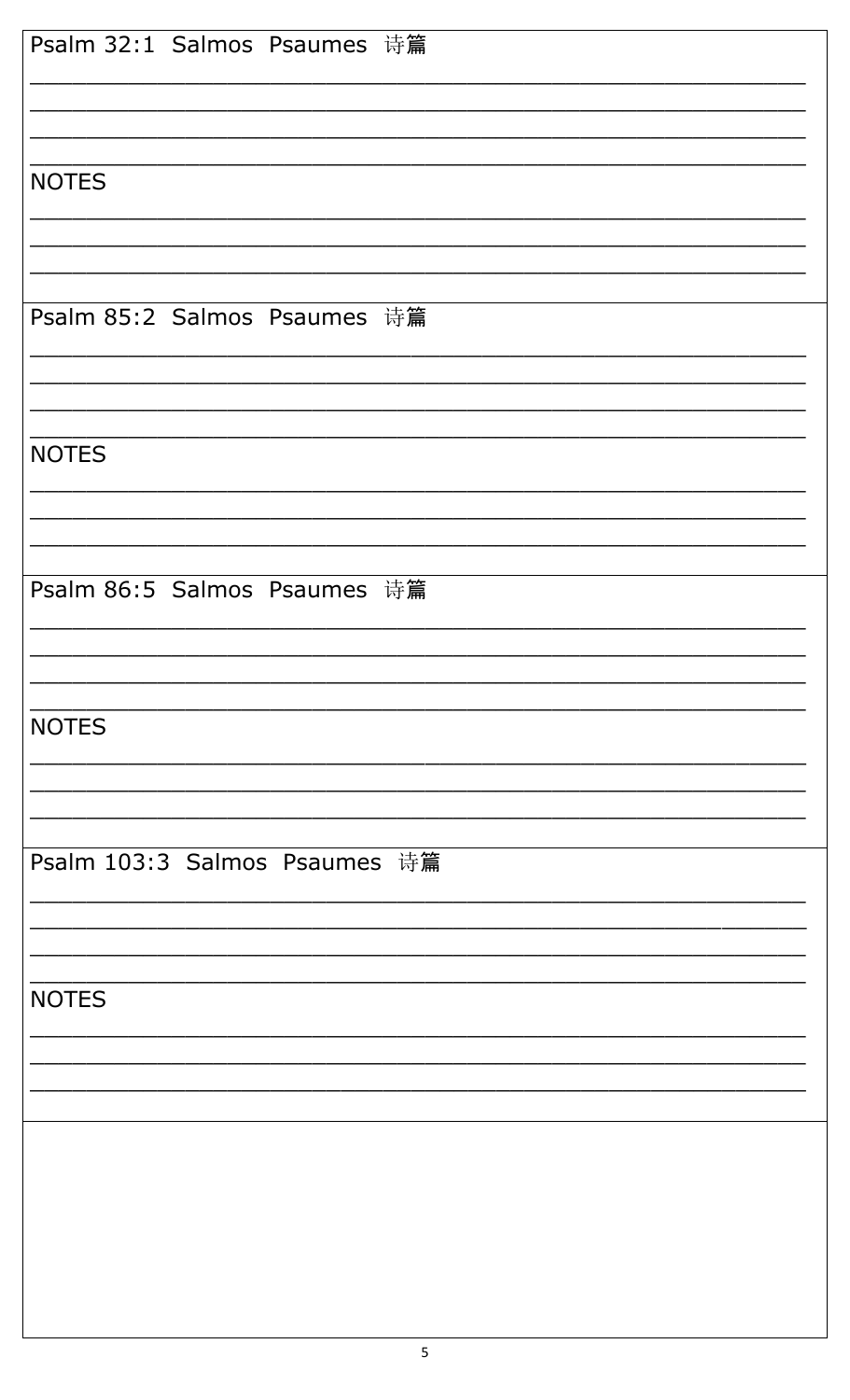| Psalm 130:4 Salmos Psaumes 诗篇        |
|--------------------------------------|
|                                      |
|                                      |
|                                      |
| <b>NOTES</b>                         |
|                                      |
|                                      |
| Jeremiah 31:34 Jeremías Jérémie 耶利米书 |
|                                      |
|                                      |
| <b>NOTES</b>                         |
|                                      |
|                                      |
|                                      |
| Daniel 9:9 但以理书                      |
|                                      |
|                                      |
| <b>NOTES</b>                         |
|                                      |
|                                      |
|                                      |
| Matthew 6:12 Mateo Matthieu 马太福音     |
|                                      |
|                                      |
|                                      |
| <b>NOTES</b>                         |
|                                      |
|                                      |
|                                      |
|                                      |
|                                      |
|                                      |
|                                      |
|                                      |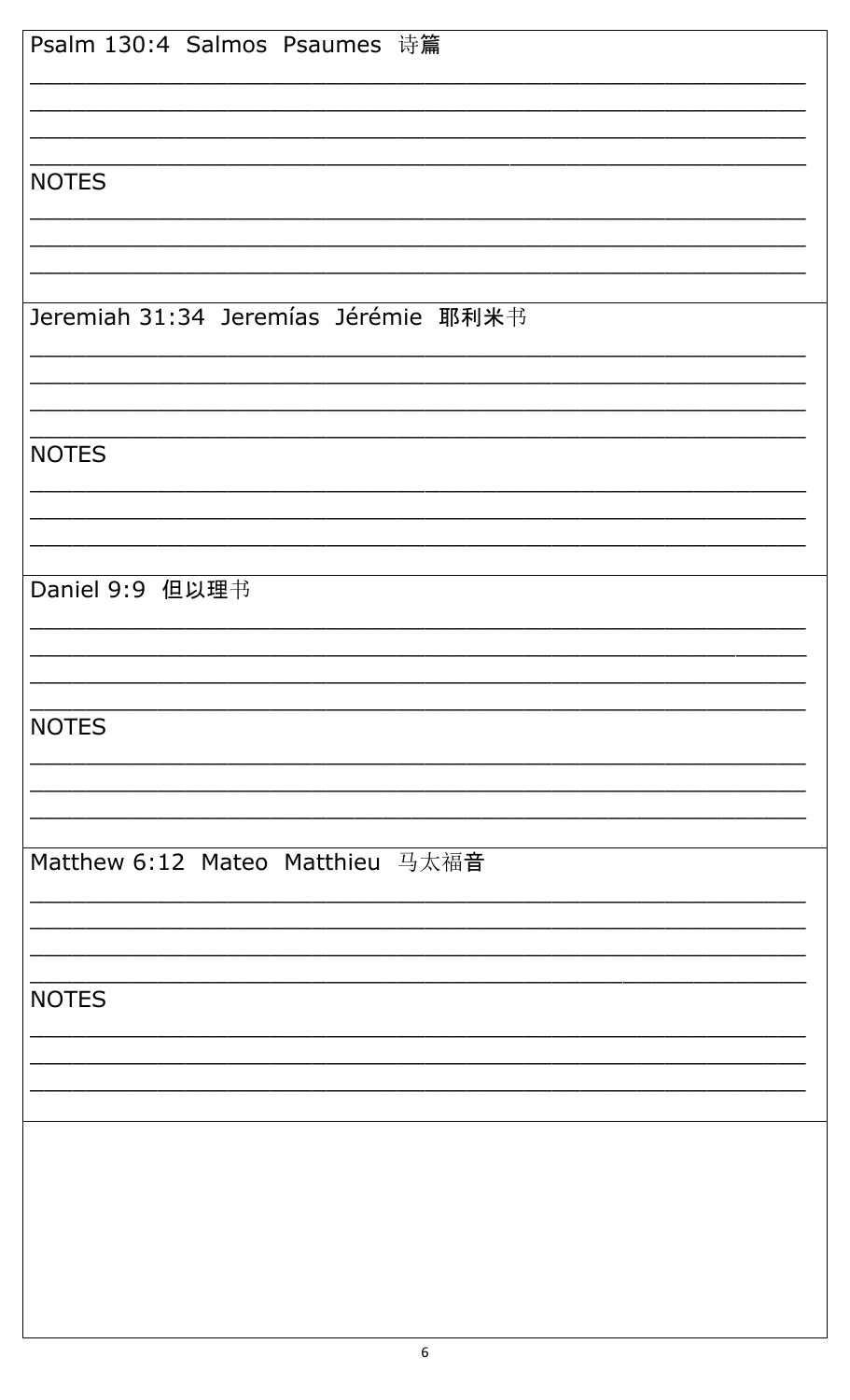| Matthew 6:14-15 Mateo Matthieu 马太福音  |
|--------------------------------------|
|                                      |
|                                      |
|                                      |
|                                      |
| <b>NOTES</b>                         |
|                                      |
|                                      |
| Matthew 12:31-32 Mateo Matthieu 马太福音 |
|                                      |
|                                      |
|                                      |
|                                      |
| <b>NOTES</b>                         |
|                                      |
|                                      |
| Matthew 18:21-22 Mateo Matthieu 马太福音 |
|                                      |
|                                      |
|                                      |
|                                      |
|                                      |
| <b>NOTES</b>                         |
|                                      |
|                                      |
|                                      |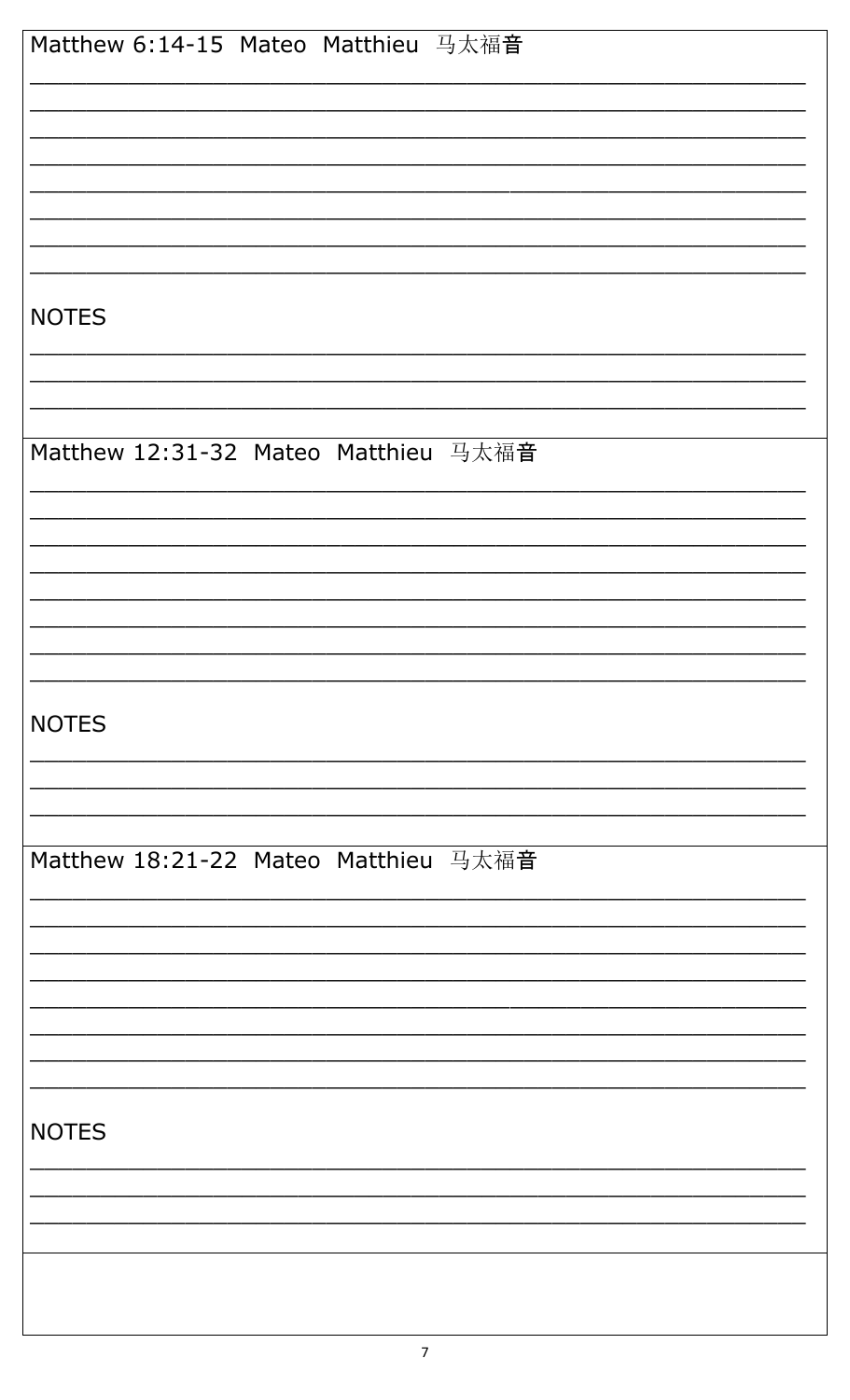| Matthew 18:35 Mateo Matthieu 马太福音 |
|-----------------------------------|
|                                   |
|                                   |
|                                   |
|                                   |
| <b>NOTES</b>                      |
|                                   |
|                                   |
|                                   |
| Mark 3:29 Marcos Marc 马可福音        |
|                                   |
|                                   |
|                                   |
| <b>NOTES</b>                      |
|                                   |
|                                   |
|                                   |
|                                   |
| Mark 11:25-26 Marcos Marc 马可福音    |
|                                   |
|                                   |
|                                   |
|                                   |
|                                   |
|                                   |
|                                   |
|                                   |
| <b>NOTES</b>                      |
|                                   |
|                                   |
|                                   |
| Luke 6:37 Lucas Luc 路加福音          |
|                                   |
|                                   |
|                                   |
| <b>NOTES</b>                      |
|                                   |
|                                   |
|                                   |
|                                   |
|                                   |
|                                   |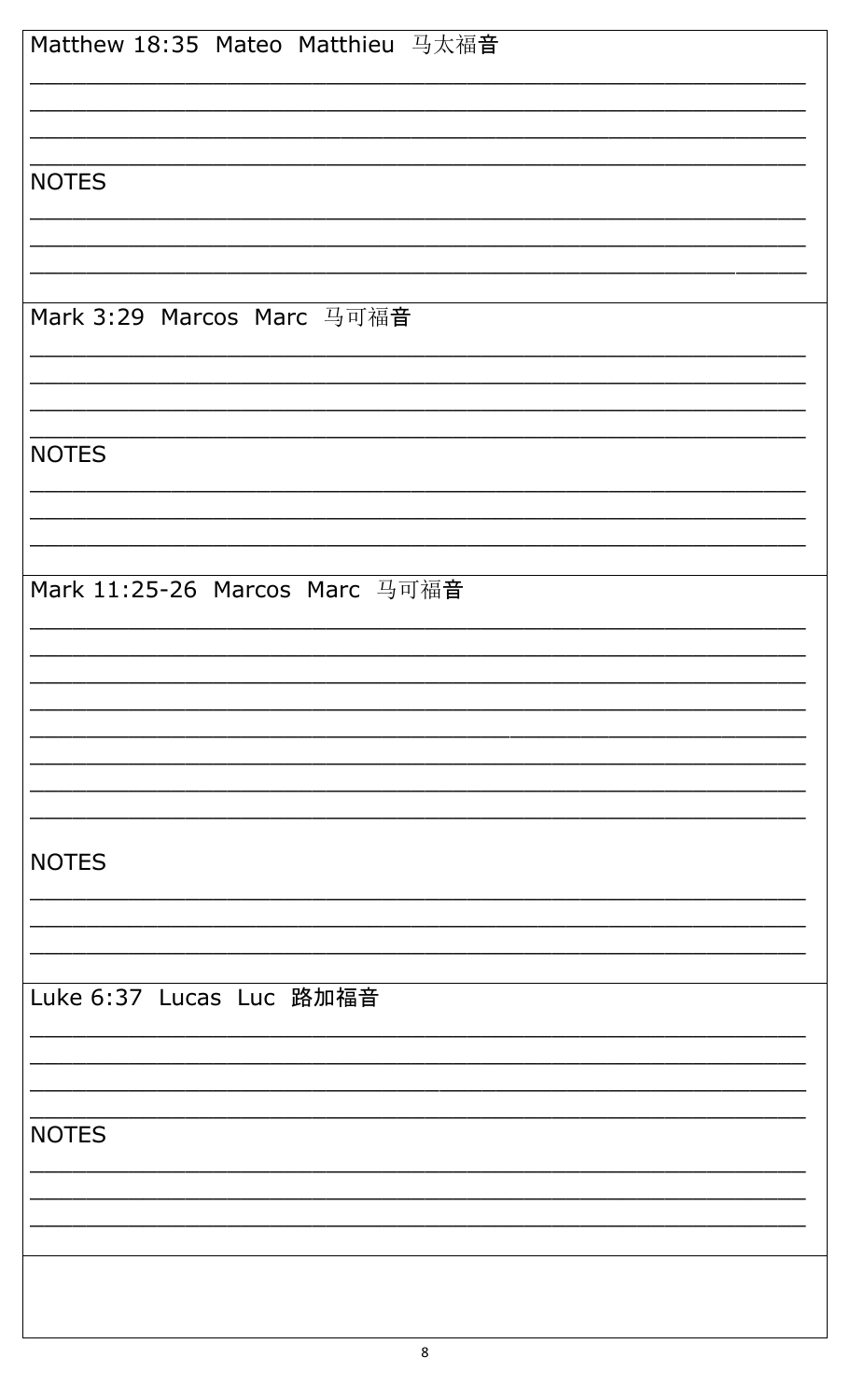| Luke 7:47 Lucas Luc 路加福音   |
|----------------------------|
|                            |
|                            |
| <b>NOTES</b>               |
|                            |
|                            |
| Luke 11:4 Lucas Luc 路加福音   |
|                            |
|                            |
| <b>NOTES</b>               |
|                            |
| Luke 12:10 Lucas Luc 路加福音  |
|                            |
|                            |
| <b>NOTES</b>               |
|                            |
|                            |
| Luke 17:3-4 Lucas Luc 路加福音 |
|                            |
|                            |
| <b>NOTES</b>               |
|                            |
|                            |
|                            |
|                            |
|                            |
|                            |
|                            |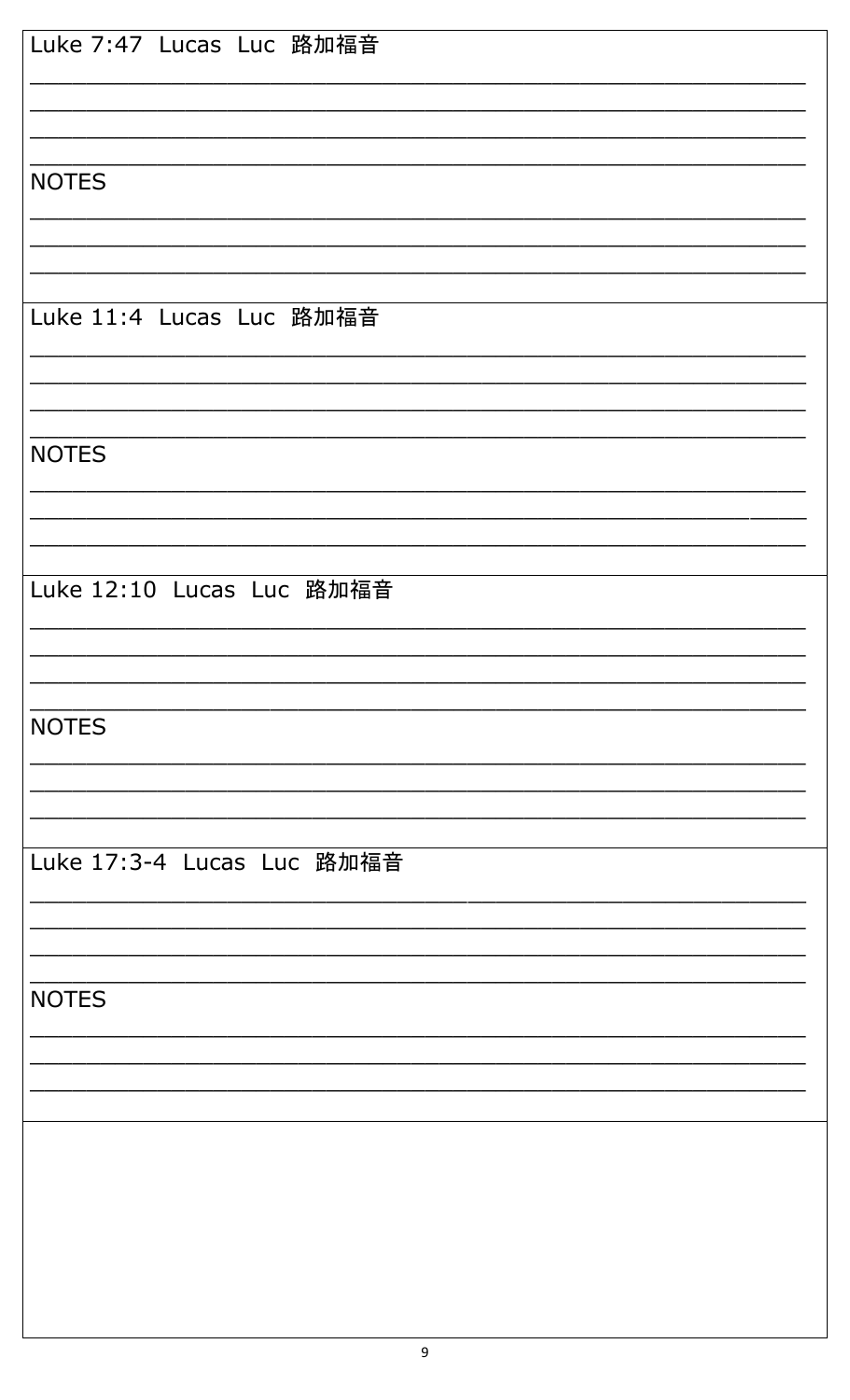| Luke 23:34 Lucas Luc 路加福音                          |
|----------------------------------------------------|
|                                                    |
|                                                    |
|                                                    |
| <b>NOTES</b>                                       |
|                                                    |
|                                                    |
| Acts 8:22 Hechos Actes 使徒行传                        |
|                                                    |
|                                                    |
|                                                    |
| <b>NOTES</b>                                       |
|                                                    |
|                                                    |
|                                                    |
| Romans 4:7 Romanos Romains 罗马书                     |
|                                                    |
|                                                    |
|                                                    |
| <b>NOTES</b>                                       |
|                                                    |
|                                                    |
| 2 Corinthians 2:10 2 Corintios 2 Corinthiens 哥林多后书 |
|                                                    |
|                                                    |
|                                                    |
| <b>NOTES</b>                                       |
|                                                    |
|                                                    |
|                                                    |
|                                                    |
|                                                    |
|                                                    |
|                                                    |
|                                                    |
|                                                    |
|                                                    |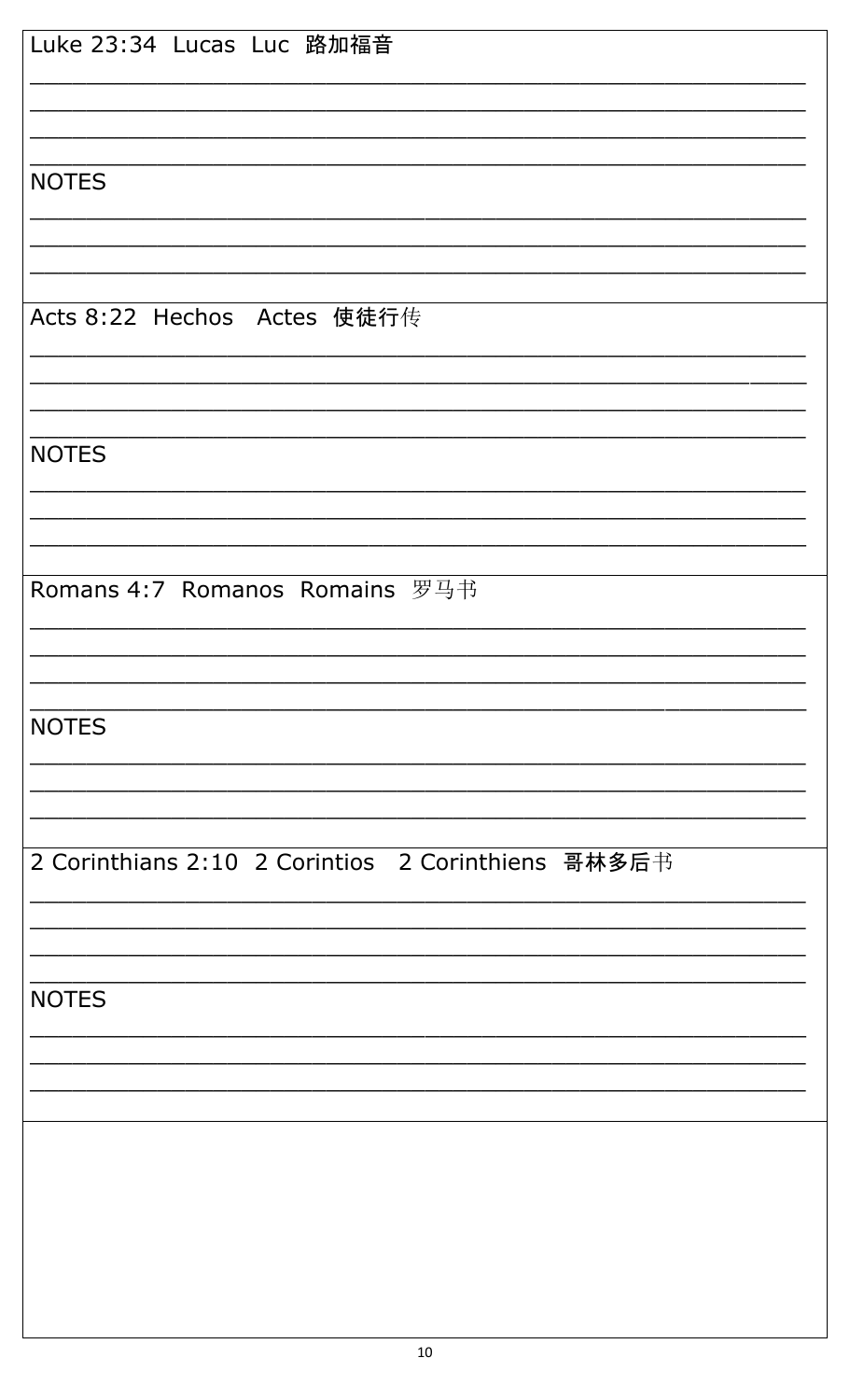| Ephesians 1:7 Efesios Éphésiens 以弗所书       |
|--------------------------------------------|
|                                            |
|                                            |
| <b>NOTES</b>                               |
|                                            |
|                                            |
| Ephesians 4:32 Efesios Éphésiens 以弗所书      |
|                                            |
|                                            |
| <b>NOTES</b>                               |
|                                            |
|                                            |
|                                            |
| Colossians 1:14 Colosenses Colossiens 歌罗西书 |
|                                            |
|                                            |
| <b>NOTES</b>                               |
|                                            |
|                                            |
| Colossians 2:13 Colosenses Colossiens 歌罗西书 |
|                                            |
|                                            |
| <b>NOTES</b>                               |
|                                            |
|                                            |
|                                            |
|                                            |
|                                            |
|                                            |
|                                            |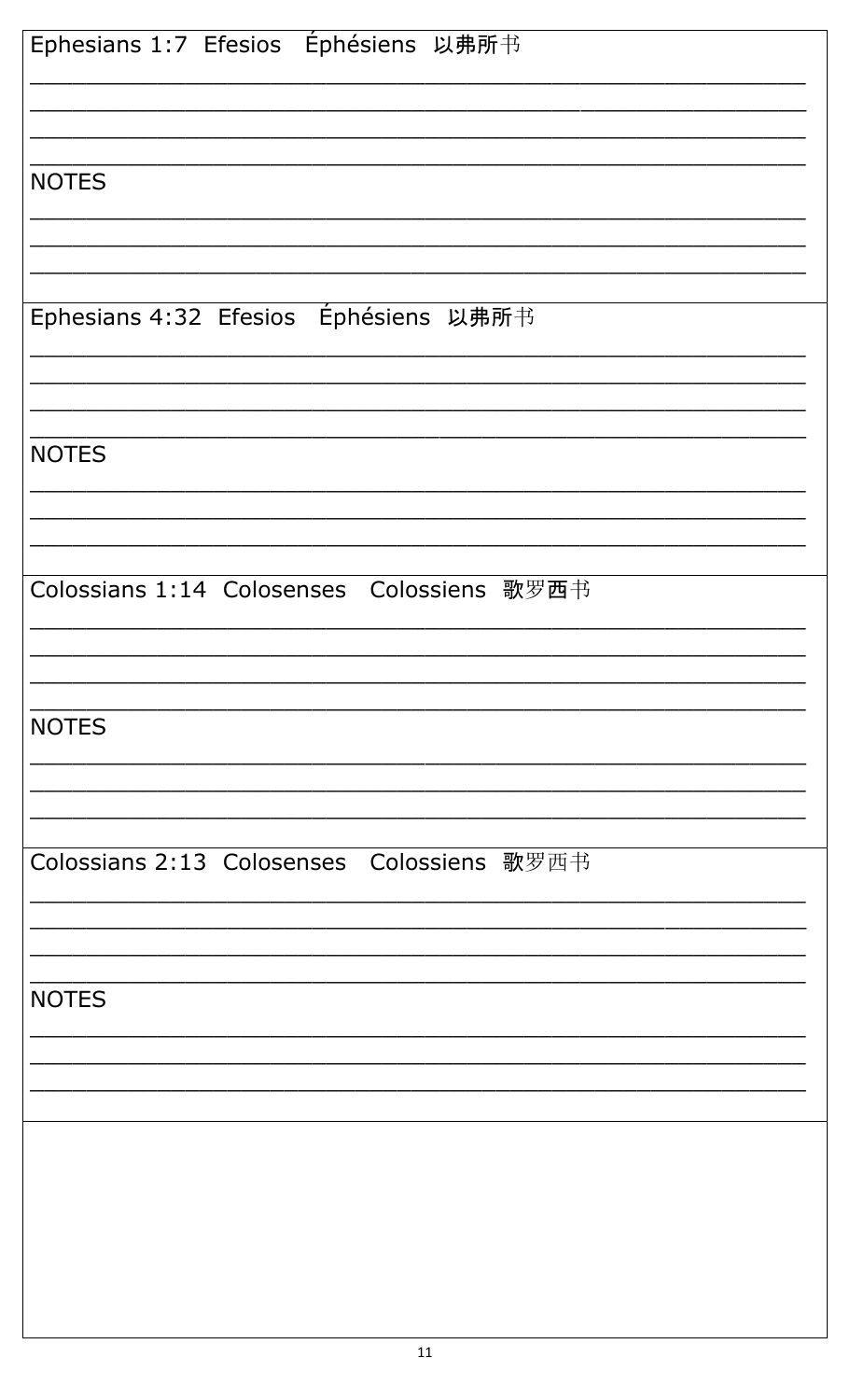| James 5:15 Santiago Jacques 雅各书   |
|-----------------------------------|
|                                   |
|                                   |
|                                   |
| <b>NOTES</b>                      |
|                                   |
|                                   |
|                                   |
| 1 John 1:9 1 Juan 1 Jean 约翰一书     |
|                                   |
|                                   |
|                                   |
| <b>NOTES</b>                      |
|                                   |
|                                   |
|                                   |
| 1 John 2:12 1 Juan 1 Jean 约翰一书    |
|                                   |
|                                   |
|                                   |
| <b>NOTES</b>                      |
|                                   |
|                                   |
|                                   |
| 1 Peter 5:7 1 Pedro 1 Pierre 彼得前书 |
|                                   |
|                                   |
|                                   |
| <b>NOTES</b>                      |
|                                   |
|                                   |
|                                   |